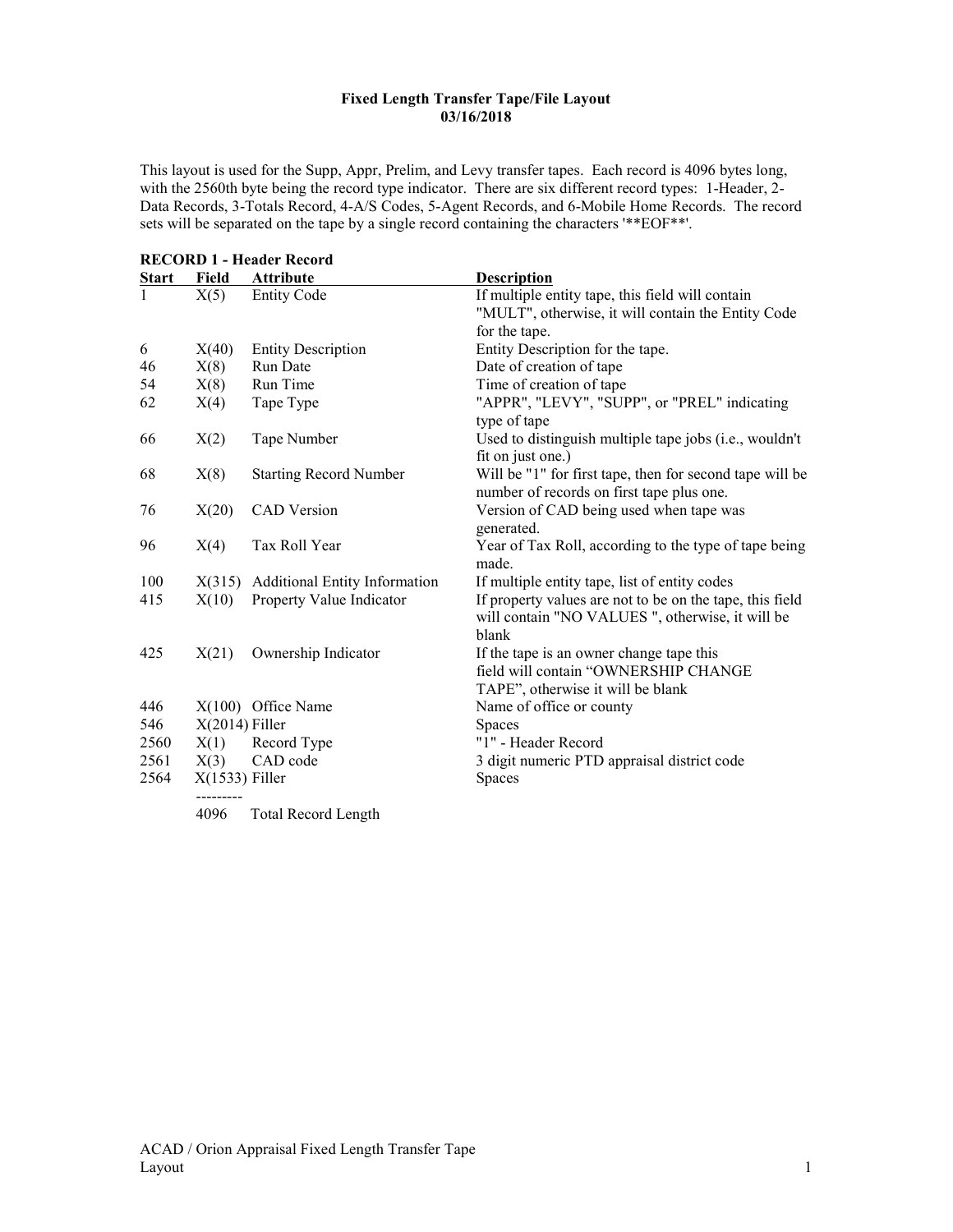|              |       | <b>RECORD 2 - Data Records</b>   |                                                         |
|--------------|-------|----------------------------------|---------------------------------------------------------|
| <b>Start</b> | Field | <b>Attribute</b>                 | <b>Description</b>                                      |
| $\mathbf{1}$ | X(10) | Property ID                      | Appraisal District's ID. First character designates the |
|              |       |                                  | property type as follows: "R"-Real, "P"-Personal,       |
|              |       |                                  | "N"-Mineral, "M"-Mobile Home, "A"-Automobile.           |
| 11           | X(25) | Geographic Account ID            | Geographical Account Number (When available.)           |
| 36           | X(35) | Owner Name                       |                                                         |
| 71           | X(35) | Owner Address Line 1             |                                                         |
| 106          | X(35) | Owner Address Line 2             |                                                         |
| 141          | X(24) | Owner City                       |                                                         |
| 165          | X(2)  | <b>Owner State</b>               |                                                         |
| 167          | X(9)  | Owner Zip                        |                                                         |
| 176          | X(35) | <b>Situs Street Address</b>      | Property address                                        |
| 211          | X(35) | Situs City, State, and Zip       |                                                         |
| 246          |       | $X(200)$ Legal Description       | Legal description of the property                       |
| 446          | X(10) | Abstract/Subdivision Code        | Geographic Sort Information                             |
| 456          | X(8)  | <b>Block</b>                     | Geographic Sort Information                             |
| 464          | X(8)  | Tract or Lot                     | Geographic Sort Information                             |
| 472          |       | 9(6)V9(4) Acreage                | <b>Total Property Acreage</b>                           |
| 482          | X(36) | Entities                         | List of all entity codes property is located within     |
|              |       |                                  | (separated by ",")                                      |
| 518          | X(2)  | Land SPTB                        | State Property Tax Board Code of first land segment     |
| 520          | X(2)  | <b>Improvement SPTB</b>          | State Property Tax Board Code of first improvement      |
| 522          |       | 99V99 Undivided Interest Percent | If Non-zero, the percentage of ownership for            |
|              |       |                                  | undivided interest accounts. (Value fields already      |
|              |       |                                  | have percentage applied.)                               |
| 526          | 9(10) | Land HS Value                    | Land Homesite Value ***                                 |
| 536          | 9(10) | Land NHS Value                   | Land Non-homesite Value ***                             |
| 546          | X(3)  | Productivity Use Code            | 1D, 1D1, TIM Indicator                                  |
| 549          | 9(10) | Land-AG/TIM Market               | Market value of AG land ***                             |
| 559          | 9(10) | Land-AG/TIM Use                  | Use value of AG land ***                                |
| 569          | 9(10) | Land-Late AG Loss                | Ag loss for late Ag applications                        |
| 579          | 9(10) | Improvement HS value             | Improvement Homesite Value ***                          |
| 589          | 9(10) | Improvement NHS value            | Improvement Non-homesite Value ***                      |
| 599          | 9(10) | <b>Total Assessed Value</b>      | Total Assessed Value ***                                |
| 609          | X(1)  | Fully Exempt Flag                | "X"-Yes, or ""-No                                       |
| 610          | X(1)  | Homestead Exemption Flag         | "X"-Yes, or ""-No                                       |
| 611          | X(1)  | Over Age Exemption Flag          | "X"-Yes, "F"-taxes are frozen, but no "OA"              |
|              |       |                                  | exemption, or ""-No                                     |
| 612          | X(1)  | Disabled Persons Exemption       |                                                         |
| 613          | X(1)  | Disabled Veteran Exemption       | "1"-DV1 - 5000 or 12000 with OA ex                      |
|              |       |                                  | "2"-DV2 - 7500 or 12000 with OA ex.                     |
|              |       |                                  | "3"-DV3 - 10000 or 12000 with OA ex.                    |
|              |       |                                  | "4"-DV4 - 12000                                         |
|              |       |                                  | "5"-DV1S - 5000 Spouse                                  |
|              |       |                                  | "6"-DV2S - 7500 Spouse                                  |
|              |       |                                  | "7"-DV3S - 10000 Spouse                                 |
|              |       |                                  | "8"-DV3W or Active Duty - 5000                          |
|              |       |                                  | "9"-DV4S - 12000 Spouse                                 |
|              |       |                                  | "M"-Multiple DV Exemptions                              |
|              |       |                                  | "S" - Special DV Exemptions, such as                    |
|              |       |                                  | surviving children.                                     |
|              |       |                                  | "X"-100% Disabled                                       |
|              |       |                                  | Note: 'Spouse' exemption for properties in which the    |
|              |       |                                  | spouse is over 65, but the vet is not.                  |
|              |       |                                  | Note: The Max DV amount is in record position 719       |
|              |       |                                  |                                                         |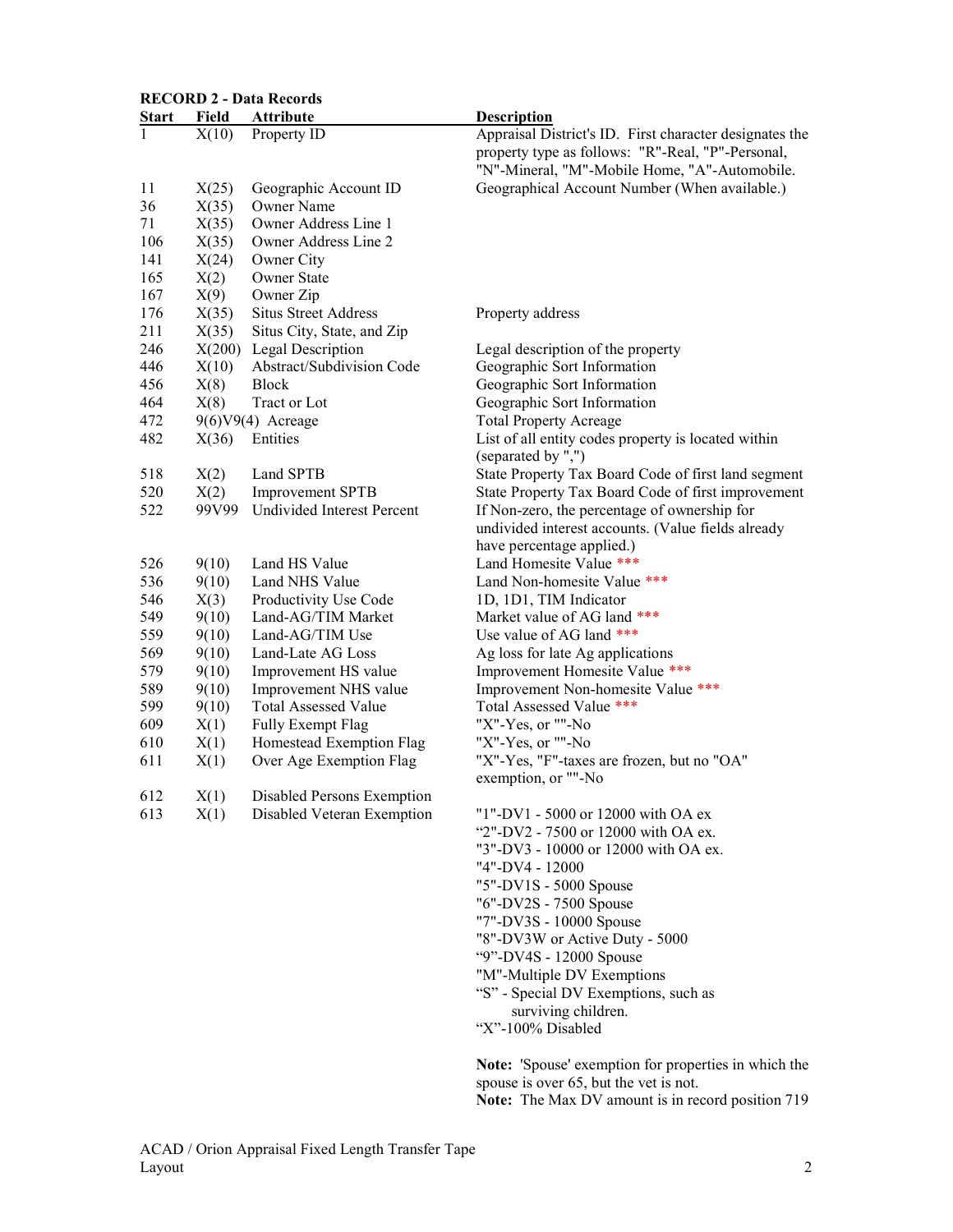Note: Orion will display "4" when an OA exemption is present. Refer to position 3139 for the actual DV level

|              |       | <b>RECORD 2 - Data Records</b>  | (continued)                                                                   |  |
|--------------|-------|---------------------------------|-------------------------------------------------------------------------------|--|
| <b>Start</b> | Field | <b>Attribute</b>                | <b>Description</b>                                                            |  |
| 614          | X(4)  | OA Freeze Year 1                | Freeze year                                                                   |  |
| 618          | X(4)  | OA Freeze Year 2                | Freeze year                                                                   |  |
| 622          | X(4)  | OA Freeze Year 3                | Freeze year                                                                   |  |
| 626          | X(4)  | OA Freeze Year 4                | Freeze year                                                                   |  |
| 630          |       | 9(8) V99 OA Freeze Ceiling 1    | Freeze ceiling amount                                                         |  |
| 640          |       | 9(8) V99 OA Freeze Ceiling 2    | Freeze ceiling amount                                                         |  |
| 650          |       | 9(8) V99 OA Freeze Ceiling 3    | Freeze ceiling amount                                                         |  |
| 660          |       | 9(8) V99 OA Freeze Ceiling 4    | Freeze ceiling amount                                                         |  |
| 670          | X(5)  | Mortgage Company Code           |                                                                               |  |
| 675          | X(10) | January 1 Owner ID              |                                                                               |  |
| 685          | X(34) | January 1 Owner Name            |                                                                               |  |
| 719          | 9(5)  | DV Exemption Amount             | The maximum total dollar amount of DV exemptions                              |  |
|              |       |                                 | granted                                                                       |  |
| 724          | X(1)  | Freeport Exemption Flag         | "X"-Yes, or ""-No                                                             |  |
| 725          | X(1)  | <b>Abatement Exemption Flag</b> | "X"-Yes, or ""-No                                                             |  |
| 726          | X(1)  | Historical Exemptions Flag      | "X"-Yes, or ""-No                                                             |  |
| 727          | X(1)  | Foreign Flag                    | Will be "Y" if owner address is foreign, otherwise                            |  |
|              |       |                                 | will be "N".                                                                  |  |
| 728          | X(1)  | Undeliverable Flag              | Will be "Y" if owner address is undeliverable,<br>otherwise will be "N".      |  |
| 729          | X(1)  | PC Exemption Flag               | Pollution Control Exemption Flag                                              |  |
| 730          | X(5)  | Supplement Code                 | "A"-Add, "D"-Delete, or "C"-Change ("SUPP"-type<br>tapes only.)               |  |
| 735          | X(35) | <b>Supplement Description</b>   | Reason for supplement<br>("SUPP"-type tapes only.)                            |  |
| 770          | X(12) | Owner ID                        | CAD ID of Owner record                                                        |  |
| 782          | 9(12) | 78 Timber Market Value          | Market Value of Timber Land in 1978                                           |  |
| 794          | 9(7)  | Record Count                    | Sequential Number of this record on the tape                                  |  |
| 801          |       |                                 | 'A' - Property Under ARB Review                                               |  |
|              | X(1)  | <b>ARB</b> Protest Flag         | 'E' - Exempt                                                                  |  |
| 802          | X(1)  | CAD Flag                        | Is this property in the CAD (Y/N)                                             |  |
| 803          | 9(7)  | Reserved 1                      |                                                                               |  |
| 810          | 9(7)  | Reserved 2                      |                                                                               |  |
| 817          | 9(7)  | Reserved 3                      |                                                                               |  |
| 824          | 9(7)  | Reserved 4                      |                                                                               |  |
| 831          | X(35) | January 1 Owner Address 1       |                                                                               |  |
| 866          | X(35) | January 1 Owner Address 2       |                                                                               |  |
| 901          | X(24) | January 1 Owner City            |                                                                               |  |
| 925          | X(2)  | January 1 Owner State           |                                                                               |  |
| 927          | X(9)  | January 1 Owner Zip             |                                                                               |  |
| 936          |       | X(840) Tax Information          | 105-byte fields repeated eight times. If a property                           |  |
|              |       |                                 | has more than eight entities, the next sequential                             |  |
|              |       |                                 | record will be a continuation record.                                         |  |
|              |       | X(5)                            | <b>Entity Code</b>                                                            |  |
|              |       | 9(10)                           | Net Taxable Value of Property ("LEVY", "SUPP",<br>and "APPR" tapes only.) *** |  |
|              |       | 9(8)V99                         | Tax Due for the Property including penalties.<br>("LEVY" tape only)           |  |
|              |       | X(25)                           | Local Entity ID, if available                                                 |  |
|              |       | X(10)                           | Statement or Receipt Number ("LEVY" tape only)                                |  |
|              |       | X(5)                            | Special Exemption Code 1                                                      |  |
|              |       | 9(10)                           | Special Exemption Amount 1                                                    |  |
|              |       |                                 |                                                                               |  |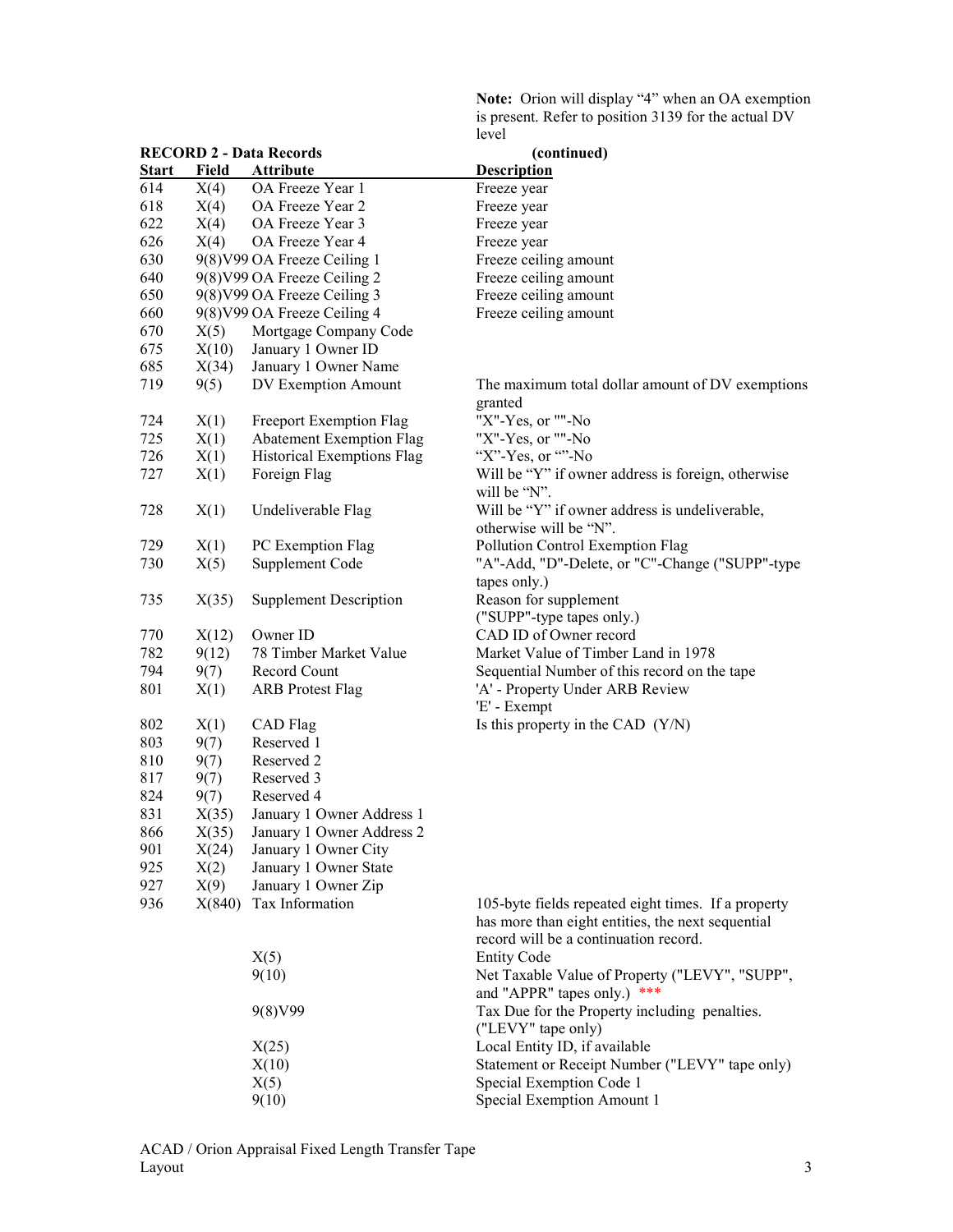| <b>RECORD 2 - Data Records</b> |              |                                                | (continued)                                                                     |
|--------------------------------|--------------|------------------------------------------------|---------------------------------------------------------------------------------|
| <u>Start</u>                   | <b>Field</b> | <u>Attribute</u>                               | <b>Description</b>                                                              |
|                                |              | X(5)                                           | Special Exemption Code 2                                                        |
|                                |              | 9(10)                                          | Special Exemption Amount 2                                                      |
|                                |              | X(5)                                           | Special Exemption Code 3                                                        |
|                                |              | 9(10)                                          | Special Exemption Amount 3                                                      |
| 1776                           | X(7)         | CA Agent ID                                    | ID number of Agent who receives Chief Appraiser                                 |
|                                |              |                                                | Documents or blank                                                              |
| 1783                           | X(7)         | ARB Agent ID                                   | ID of Agent who receives ARB Documents                                          |
| 1790                           | X(7)         | <b>Entity Agent ID</b>                         | ID of Agent who receives Entity Documents                                       |
| 1797                           | X(21)        | Owner Address 3 Owner Address Line 3           |                                                                                 |
| 1818                           | X(1)         | <b>ENG</b>                                     | <b>Energy Exemption</b>                                                         |
| 1819                           | X(1)         | SOL                                            | Solar Exemption                                                                 |
| 1820                           | X(1)         | HB366                                          | HB366 Exemption                                                                 |
| 1821                           | X(5)         | Carrier Route                                  | Carrier Route                                                                   |
| 1826                           | X(2)         | Delivery Point                                 | Delivery Point                                                                  |
| 1828                           | X(1)         | Check Digit                                    | Check Digit                                                                     |
| 1829                           | X(40)        | DBA                                            | Doing Business As                                                               |
| 1869                           | X(1)         | <b>PR</b>                                      | Prorated Exemption                                                              |
| 1870                           | X(8)         | Prorated Qualify Date                          | Prorated Qualify Date                                                           |
| 1878                           | X(8)         | <b>Prorated Remove Date</b>                    | <b>Prorated Remove Date</b>                                                     |
| 1886                           | X(8)         | OA Qualify Date                                | Over 65 Qualify Date                                                            |
| 1894                           | X(24)        | Filler                                         | Spaces                                                                          |
| 1918                           | X(8)         | OA Remove Date                                 | Over 65 Remove Date                                                             |
| 1926                           | X(24)        | Filler                                         | Spaces                                                                          |
| 1950                           | X(1)         | OA FRZ Flag 1                                  | OA Freeze Transfer Flag                                                         |
| 1951                           | X(1)         | OA FRZ Flag 2                                  | OA Freeze Transfer Flag                                                         |
| 1952                           | X(1)         | OA FRZ Flag 3                                  | OA Freeze Transfer Flag                                                         |
| 1953                           | X(1)         | OA FRZ Flag 4                                  | OA Freeze Transfer Flag                                                         |
| 1954                           |              | 9(8) V99 OA Prev Tax 1                         | OA Previous Tax Due                                                             |
| 1964                           |              | 9(8) V99 OA Prev Tax 2                         | OA Previous Tax Due                                                             |
| 1974                           |              | 9(8) V99 OA Prev Tax 3                         | OA Previous Tax Due                                                             |
| 1984                           |              | 9(8) V99 OA Prev Tax 4                         | OA Previous Tax Due                                                             |
| 1994                           |              | 9(8) V99 OA Prev Tax Unfrozen 1                | OA Previous Tax Unfrozen                                                        |
| 2004                           |              | 9(8) V99 OA Prev Tax Unfrozen 2                | OA Previous Tax Unfrozen                                                        |
| 2014                           |              | 9(8) V99 OA Prev Tax Unfrozen 3                | OA Previous Tax Unfrozen                                                        |
| 2024                           |              | 9(8) V99 OA Prev Tax Unfrozen 4                | OA Previous Tax Unfrozen                                                        |
| 2034                           | 9(15)        | Max HS Assd                                    | Maximum Homesite Assessed                                                       |
| 2049                           |              | 9(15) HS Cap Adj                               |                                                                                 |
| 2064                           | X(35)        | Owner Address 3                                | Homesite Cap Adjustment<br>Owner Address Line 3 (for those longer than 21 char) |
| 2099                           |              |                                                | Confidential Owner Flag                                                         |
| 2100                           | X(1)         | Confidential Flag                              | Confidential January One Owner Flag                                             |
| 2101                           | X(1)         | Jan Confidential Flag<br><b>Extra Entities</b> | Extra Entities that would not fit in 482 thru 517                               |
| 2201                           | X(100)       | Freeze Entities 1                              | OA/DP Freeze entities                                                           |
|                                | X(4)         |                                                |                                                                                 |
| 2205                           | X(4)         | Freeze Entities 2                              | OA/DP Freeze entities                                                           |
| 2209                           | X(4)         | Freeze Entities 3                              | OA/DP Freeze entities                                                           |
| 2213                           | X(4)         | Freeze Entities 4                              | OA/DP Freeze entities                                                           |
| 2217                           | X(4)         | DP Freeze Year 1                               | DP Freeze year                                                                  |
| 2221                           | X(4)         | DP Freeze Year 2                               | DP Freeze year                                                                  |
| 2225                           | X(4)         | DP Freeze Year 3                               | DP Freeze year                                                                  |
| 2229                           | X(4)         | DP Freeze Year 4                               | DP Freeze year                                                                  |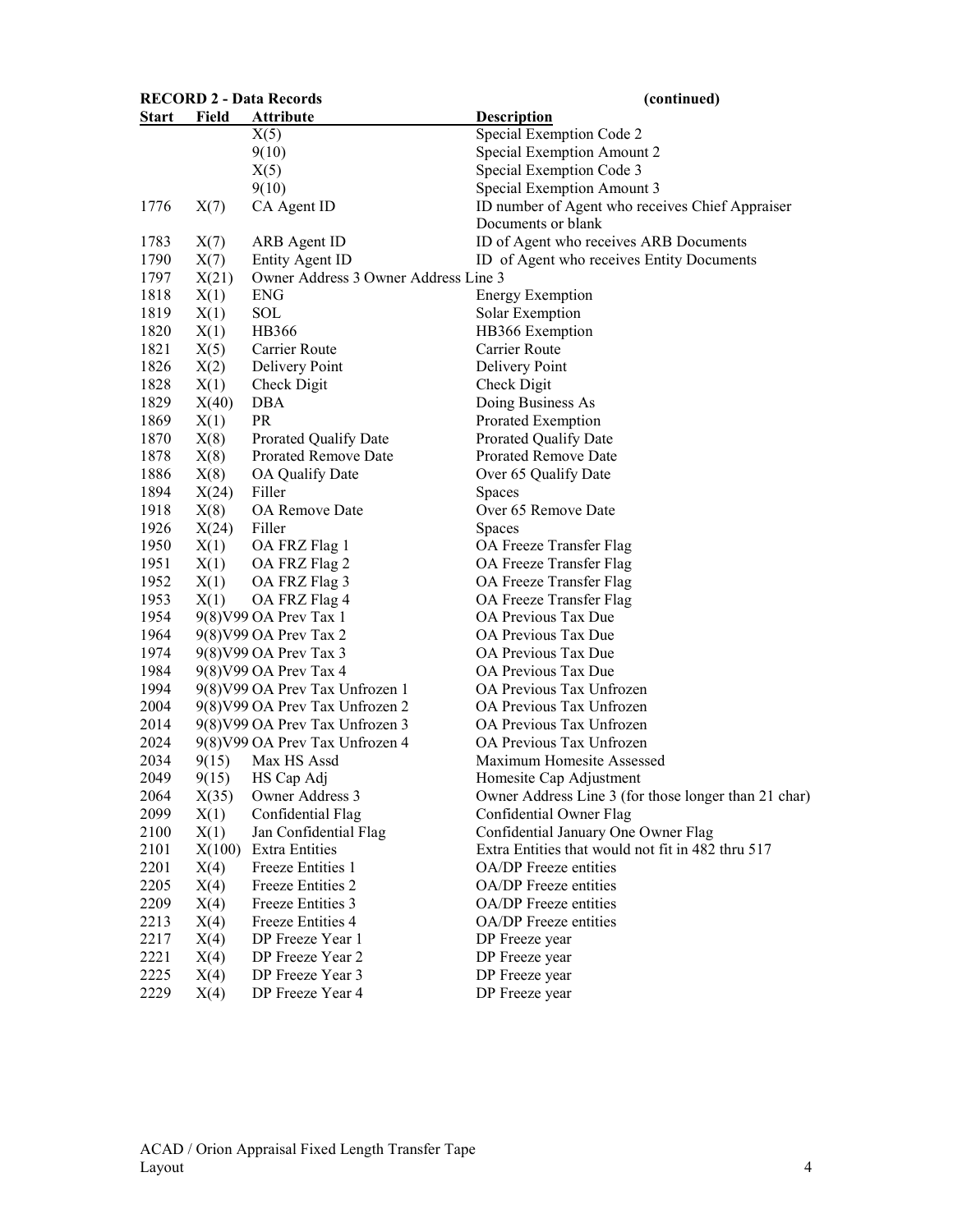### RECORD 2 - Data Records (continued)

| <u>Start</u> | Field | <b>Attribute</b>                 | <b>Description</b>                  |
|--------------|-------|----------------------------------|-------------------------------------|
| 2233         |       | 9(8) V99 DP Freeze Ceiling 1     | DP Freeze ceiling amount            |
| 2243         |       | 9(8) V99 DP Freeze Ceiling 2     | DP Freeze ceiling amount            |
| 2253         |       | 9(8) V99 DP Freeze Ceiling 3     | DP Freeze ceiling amount            |
| 2263         |       | 9(8) V99 DP Freeze Ceiling 4     | DP Freeze ceiling amount            |
| 2273         | X(8)  | DP Qualify Date                  | DP Qualify Date                     |
| 2281         | X(24) | Filler                           | Spaces                              |
| 2305         | X(8)  | DP Remove Date                   | DP Remove Date                      |
| 2313         | X(24) | Filler                           | Spaces                              |
| 2337         | X(1)  | DP FRZ Flag 1                    | DP Freeze Transfer Flag             |
| 2338         |       | $X(1)$ DP FRZ Flag 2             | DP Freeze Transfer Flag             |
| 2339         | X(1)  | DP FRZ Flag 3                    | DP Freeze Transfer Flag             |
| 2340         | X(1)  | DP FRZ Flag 4                    | DP Freeze Transfer Flag             |
| 2341         |       | 9(8) V99 DP Prev Tax 1           | DP Previous Tax Due                 |
| 2351         |       | 9(8) V99 DP Prev Tax 2           | DP Previous Tax Due                 |
| 2361         |       | 9(8) V99 DP Prev Tax 3           | DP Previous Tax Due                 |
| 2371         |       | 9(8) V99 DP Prev Tax 4           | DP Previous Tax Due                 |
| 2381         |       | 9(8) V99 DP Prev Tax Unfrozen 1  | DP Previous Tax Unfrozen            |
| 2391         |       | 9(8) V99 DP Prev Tax Unfrozen 2  | DP Previous Tax Unfrozen            |
| 2401         |       | 9(8) V99 DP Prev Tax Unfrozen 3  | DP Previous Tax Unfrozen            |
| 2411         |       | 9(8) V99 DP Prev Tax Unfrozen 4  | DP Previous Tax Unfrozen            |
| 2421         | X(4)  | Freeze Entities 5                | OA/DP Freeze Entity                 |
| 2425         | X(4)  | Freeze Entities 6                | OA/DP Freeze Entity                 |
| 2429         | X(4)  | OA Freeze Year 5                 | Freeze Year                         |
| 2433         | X(4)  | OA Freeze Year 6                 | Freeze Year                         |
| 2437         |       | 9(8) V99 OA Freeze Ceiling 5     | Freeze ceiling amount               |
| 2447         |       | 9(8) V99 OA Freeze Ceiling 6     | Freeze ceiling amount               |
| 2457         |       | $X(1)$ OA FRZ Flag 5             | OA Freeze Transfer Flag             |
| 2458         |       | $X(1)$ OA FRZ Flag 6             | OA Freeze Transfer Flag             |
| 2459         |       | 9(8) V99 OA Prev Tax 5           | <b>OA Previous Tax Due</b>          |
| 2469         |       | 9(8) V99 OA Prev Tax 6           | <b>OA Previous TaxDue</b>           |
| 2479         |       | 9(8) V99 OA Prev Tax Unfrozen 5  | OA Previous Tax Unfrozen            |
| 2489         |       | 9(8) V99 OA Prev Tax Unfrozen 6  | OA Previous Tax Unfrozen            |
| 2499         |       | $X(4)$ DP Freeze Year 5          | Freeze Year                         |
| 2503         |       | $X(4)$ DP Freeze Year 6          | Freeze Year                         |
| 2507         |       | 9(8) V99 DP Freeze Ceiling 5     | Freeze ceiling amount               |
| 2517         |       | 9(8) V99 DP Freeze Ceiling 6     | Freeze ceiling amount               |
| 2527         | X(1)  | DP FRZ Flag 5                    | DP Freeze Transfer Flag             |
| 2528         | X(1)  | DP FRZ Flag 6                    | DP Freeze Transfer Flag             |
| 2529         |       | 9(8) V99 DP Prev Tax 5           | DP Previous Tax Due                 |
| 2539         |       | 9(8) V99 DP Prev Tax 6           | DP Previous TaxDue                  |
| 2549         | X(11) | Filler                           | Spaces                              |
| 2560         | X(1)  | Record Type                      | "2" - Data Record                   |
| 2561         |       | 9(8) V99 DP Prev Tax Unfrozen 5  | DP Previous Tax Unfrozen            |
| 2571         |       | 9(8) V99 DP Prev Tax Unfrozen 6  | DP Previous Tax Unfrozen            |
| 2581         | X(3)  | <b>Rendition Penalty Percent</b> | <b>Rendition Penalty Percent (s</b> |
| 2584         | X(35) | Filler                           | Spaces - Reserved for Orion         |
|              |       |                                  | Use Code 2, Land-AG/TIM             |

| <b>Start</b> | rieia | <u>Attribute</u>                 | <u>Description</u>                                 |
|--------------|-------|----------------------------------|----------------------------------------------------|
| 2233         |       | 9(8) V99 DP Freeze Ceiling 1     | DP Freeze ceiling amount                           |
| 2243         |       | 9(8) V99 DP Freeze Ceiling 2     | DP Freeze ceiling amount                           |
| 2253         |       | 9(8) V99 DP Freeze Ceiling 3     | DP Freeze ceiling amount                           |
| 2263         |       | 9(8) V99 DP Freeze Ceiling 4     | DP Freeze ceiling amount                           |
| 2273         | X(8)  | DP Qualify Date                  | DP Qualify Date                                    |
| 2281         | X(24) | Filler                           | Spaces                                             |
| 2305         | X(8)  | DP Remove Date                   | DP Remove Date                                     |
| 2313         | X(24) | Filler                           | <b>Spaces</b>                                      |
| 2337         | X(1)  | DP FRZ Flag 1                    | DP Freeze Transfer Flag                            |
| 2338         | X(1)  | DP FRZ Flag 2                    | DP Freeze Transfer Flag                            |
| 2339         | X(1)  | DP FRZ Flag 3                    | DP Freeze Transfer Flag                            |
| 2340         | X(1)  | DP FRZ Flag 4                    | DP Freeze Transfer Flag                            |
| 2341         |       | 9(8) V99 DP Prev Tax 1           | DP Previous Tax Due                                |
| 2351         |       | 9(8) V99 DP Prev Tax 2           | DP Previous Tax Due                                |
| 2361         |       | 9(8) V99 DP Prev Tax 3           | DP Previous Tax Due                                |
| 2371         |       | 9(8) V99 DP Prev Tax 4           | DP Previous Tax Due                                |
| 2381         |       | 9(8) V99 DP Prev Tax Unfrozen 1  | DP Previous Tax Unfrozen                           |
| 2391         |       | 9(8) V99 DP Prev Tax Unfrozen 2  | DP Previous Tax Unfrozen                           |
| 2401         |       | 9(8) V99 DP Prev Tax Unfrozen 3  | DP Previous Tax Unfrozen                           |
| 2411         |       | 9(8) V99 DP Prev Tax Unfrozen 4  | DP Previous Tax Unfrozen                           |
| 2421         | X(4)  | Freeze Entities 5                | OA/DP Freeze Entity                                |
| 2425         | X(4)  | Freeze Entities 6                | OA/DP Freeze Entity                                |
| 2429         | X(4)  | OA Freeze Year 5                 | Freeze Year                                        |
| 2433         | X(4)  | OA Freeze Year 6                 | Freeze Year                                        |
| 2437         |       | 9(8) V99 OA Freeze Ceiling 5     | Freeze ceiling amount                              |
| 2447         |       | 9(8) V99 OA Freeze Ceiling 6     | Freeze ceiling amount                              |
| 2457         | X(1)  | OA FRZ Flag 5                    | OA Freeze Transfer Flag                            |
| 2458         | X(1)  | OA FRZ Flag 6                    | OA Freeze Transfer Flag                            |
| 2459         |       | 9(8) V99 OA Prev Tax 5           | OA Previous Tax Due                                |
| 2469         |       | 9(8) V99 OA Prev Tax 6           | OA Previous TaxDue                                 |
| 2479         |       | 9(8) V99 OA Prev Tax Unfrozen 5  | OA Previous Tax Unfrozen                           |
| 2489         |       | 9(8) V99 OA Prev Tax Unfrozen 6  | OA Previous Tax Unfrozen                           |
| 2499         | X(4)  | DP Freeze Year 5                 | Freeze Year                                        |
| 2503         | X(4)  | DP Freeze Year 6                 | Freeze Year                                        |
| 2507         |       | 9(8) V99 DP Freeze Ceiling 5     | Freeze ceiling amount                              |
| 2517         |       | 9(8) V99 DP Freeze Ceiling 6     | Freeze ceiling amount                              |
| 2527         | X(1)  | DP FRZ Flag 5                    | DP Freeze Transfer Flag                            |
| 2528         | X(1)  | DP FRZ Flag 6                    | DP Freeze Transfer Flag                            |
| 2529         |       | 9(8) V99 DP Prev Tax 5           | DP Previous Tax Due                                |
| 2539         |       | 9(8) V99 DP Prev Tax 6           | DP Previous TaxDue                                 |
| 2549         | X(11) | Filler                           | Spaces                                             |
| 2560         | X(1)  | Record Type                      | "2" - Data Record                                  |
| 2561         |       | 9(8) V99 DP Prev Tax Unfrozen 5  | DP Previous Tax Unfrozen                           |
| 2571         |       | 9(8) V99 DP Prev Tax Unfrozen 6  | DP Previous Tax Unfrozen                           |
| 2581         | X(3)  | <b>Rendition Penalty Percent</b> | Rendition Penalty Percent (spaces, 10 or 50)       |
| 2584         | X(35) | Filler                           | Spaces – Reserved for Orion Use (incl Productivity |
|              |       |                                  | Use Code 2, Land-AG/TIM Market 2, Land-AG/TIM      |
|              |       |                                  | Use 2, and '78 timber market value (county)        |

| 2619 |      | 9(10) New HS Improvement Value         | New Improvement Value (Orion Only)     |
|------|------|----------------------------------------|----------------------------------------|
| 2629 |      | $X(200)$ Supplement Description (Long) |                                        |
| 2829 |      | $X(60)$ Owner Name (Long)              |                                        |
| 2889 | X(1) | Special Homestead Flag                 | " $X$ " – Yes, or "" - NO (Orion Only) |

# RECORD 2 - Data Records (continued)

# ACAD / Orion Appraisal Fixed Length Transfer Tape  $\mu$  Layout 5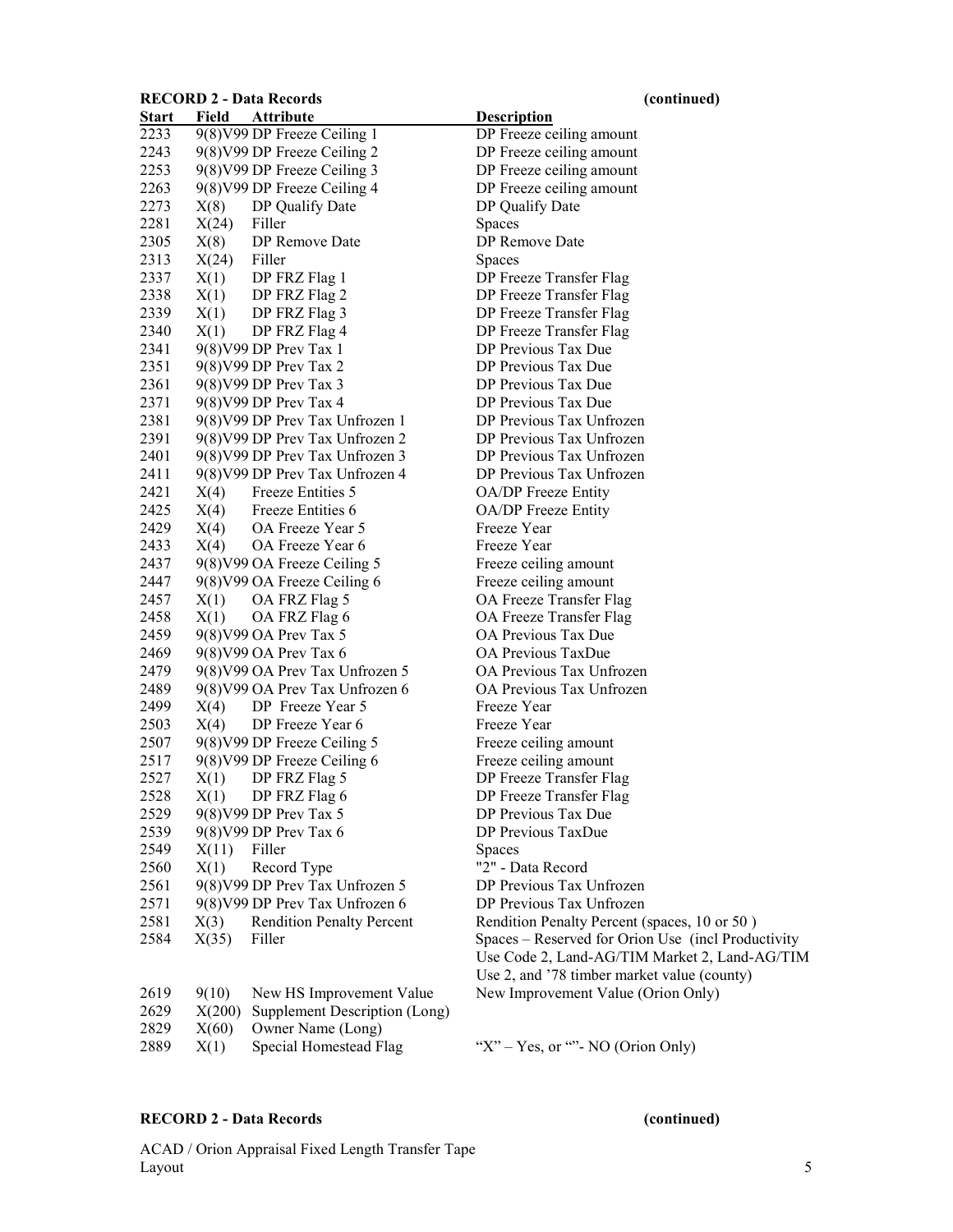| <b>Start</b> | <b>Field</b> | <b>Attribute</b>                  | <b>Description</b>                                                                                      |
|--------------|--------------|-----------------------------------|---------------------------------------------------------------------------------------------------------|
| 2890         | X(168)       | Taxing Unit Information           | 21-byte fields repeated eight times. If a property has                                                  |
|              |              |                                   | more than eight entities, the next sequential record                                                    |
|              |              |                                   | will be a continuation record.                                                                          |
|              |              | X(5)                              | <b>Entity Code</b>                                                                                      |
|              |              | X(8)                              | Late Correction Date (25.25d)                                                                           |
|              |              | X(8)                              | <b>Omitted Property Date</b>                                                                            |
|              |              |                                   |                                                                                                         |
| 3058         |              | 9(8) V99 Rendition Penalty Amount | Repeated 8 times. Aligned with the Entity Code data                                                     |
|              |              |                                   | item in the repeated Tax Information beginning at                                                       |
|              |              |                                   | Position 936. Continued in the next sequential record                                                   |
|              |              |                                   | if the property has more than eight entities.                                                           |
|              |              |                                   | (ACAD use only)                                                                                         |
| 3138         | X(1)         | DV Type 1                         | First DV exemption type (V or $1 =$ Veteran, S or $2 =$                                                 |
|              |              |                                   | Surviving Spouse, C or $3$ = Child, 4 or A = Active                                                     |
|              |              |                                   | Duty Surviving Spouse, $5 =$ Member Armed Services                                                      |
|              |              |                                   | Surviving Spouse (MAS);                                                                                 |
|              |              |                                   | Note: Letters are used by ACAD, Numbers are used                                                        |
|              |              |                                   | by Orion)                                                                                               |
| 3139         | 9(1)         | DV Level 1                        | First DV exemption level $(1, 2, 3, 4 \text{ or } 5)$                                                   |
| 3140         | 9(1)         | DV Children 1                     | First DV exemption number of children (if Type = $C$ )                                                  |
| 3141         | X(1)         | DV Type 2                         | Second DV exemption type                                                                                |
| 3142         | 9(1)         | DV Level 2                        | Second DV exemption level                                                                               |
| 3143         | 9(1)         | DV Children 2                     | Second DV exemption number of children                                                                  |
| 3144         | X(1)         | DV Type 3                         | Third DV exemption type                                                                                 |
| 3145         | 9(1)         | DV Level 3                        | Third DV exemption level                                                                                |
| 3146         | 9(1)         | DV Children 3                     | Third DV exemption number of children                                                                   |
| 3147         | 9(15)        | <b>DVX</b> Exemption Amount       | Total dollar amount of DVX or MAS exemption                                                             |
|              |              |                                   | granted before entity taxable calculations                                                              |
| 3162         | X(5)         | OA/DP Freeze Source Indicator 1   | First Freeze Source Indicator(ACAD Only)                                                                |
| 3167         | X(5)         | OA/DP Freeze Source Indicator 2   | Second Freeze Source Indicator(ACAD Only)                                                               |
| 3172         | X(5)         | OA/DP Freeze Source Indicator 3   | Third Freeze Source Indicator(ACAD Only)                                                                |
| 3177         | X(5)         | OA/DP Freeze Source Indicator 4   | Fourth Freeze Source Indicator(ACAD Only)                                                               |
| 3182         | X(5)         | OA/DP Freeze Source Indicator 5   | Fifth Freeze Source Indicator(ACAD Only)                                                                |
| 3187         | X(5)         | OA/DP Freeze Source Indicator 6   | Sixth Freeze Source Indicator(ACAD Only)                                                                |
| 3192         | X(8)         | OA/DP Freeze Transfer Date 1      | First Freeze Transfer Date(ACAD Only)                                                                   |
| 3200         | X(8)         | OA/DP Freeze Transfer Date 2      | Second Freeze Transfer Date(ACAD Only)                                                                  |
| 3208         | X(8)         | OA/DP Freeze Transfer Date 3      | Third Freeze Transfer Date(ACAD Only)                                                                   |
| 3216         | X(8)         | OA/DP Freeze Transfer Date 4      | Fourth Freeze Transfer Date(ACAD Only)                                                                  |
| 3224         | X(8)         | OA/DP Freeze Transfer Date 5      | Fifth Freeze Transfer Date(ACAD Only)                                                                   |
| 3232         | X(8)         | OA/DP Freeze Transfer Date 6      | Sixth Freeze Transfer Date(ACAD Only)                                                                   |
| 3240         | X(20)        | Property Type Code                | Orion Property Type Code                                                                                |
|              |              |                                   | SI-Special Inventory                                                                                    |
| 3260         | X(3)         | HS Exemption Pct                  | HS Exemption, all entities (Orion Only)                                                                 |
| 3263         | X(3)         | OA Exemption Pct                  | OA Exemption, all entities (Orion Only)                                                                 |
| 3266         | X(3)         | DP Exemption Pct                  | DP Exemption, all entities (Orion Only)                                                                 |
| 3269         |              | 9(2) V99 Imp HS TU%               | Split Jurisdiction percentage for IMP HS value.                                                         |
|              |              |                                   | Repeated 8 times. Aligned with the Entity Code data                                                     |
|              |              |                                   | item in the repeated Tax Information beginning at                                                       |
|              |              |                                   | Position 936. Continued in the next sequential record                                                   |
|              |              |                                   | if the property has more than eight entities.                                                           |
|              |              |                                   | (Orion Only)                                                                                            |
| 3301         |              | 9(2) V99 Imp NHS TU%              | Split Jurisdiction percentage for IMP NHS value.<br>Repeated 8 times. Aligned with the Entity Code data |
|              |              |                                   | item in the repeated Tax Information beginning at                                                       |
|              |              |                                   | Position 936. Continued in the next sequential record                                                   |
|              |              |                                   | if the property has more than eight entities.                                                           |
|              |              |                                   | (Orion Only)                                                                                            |
|              |              |                                   |                                                                                                         |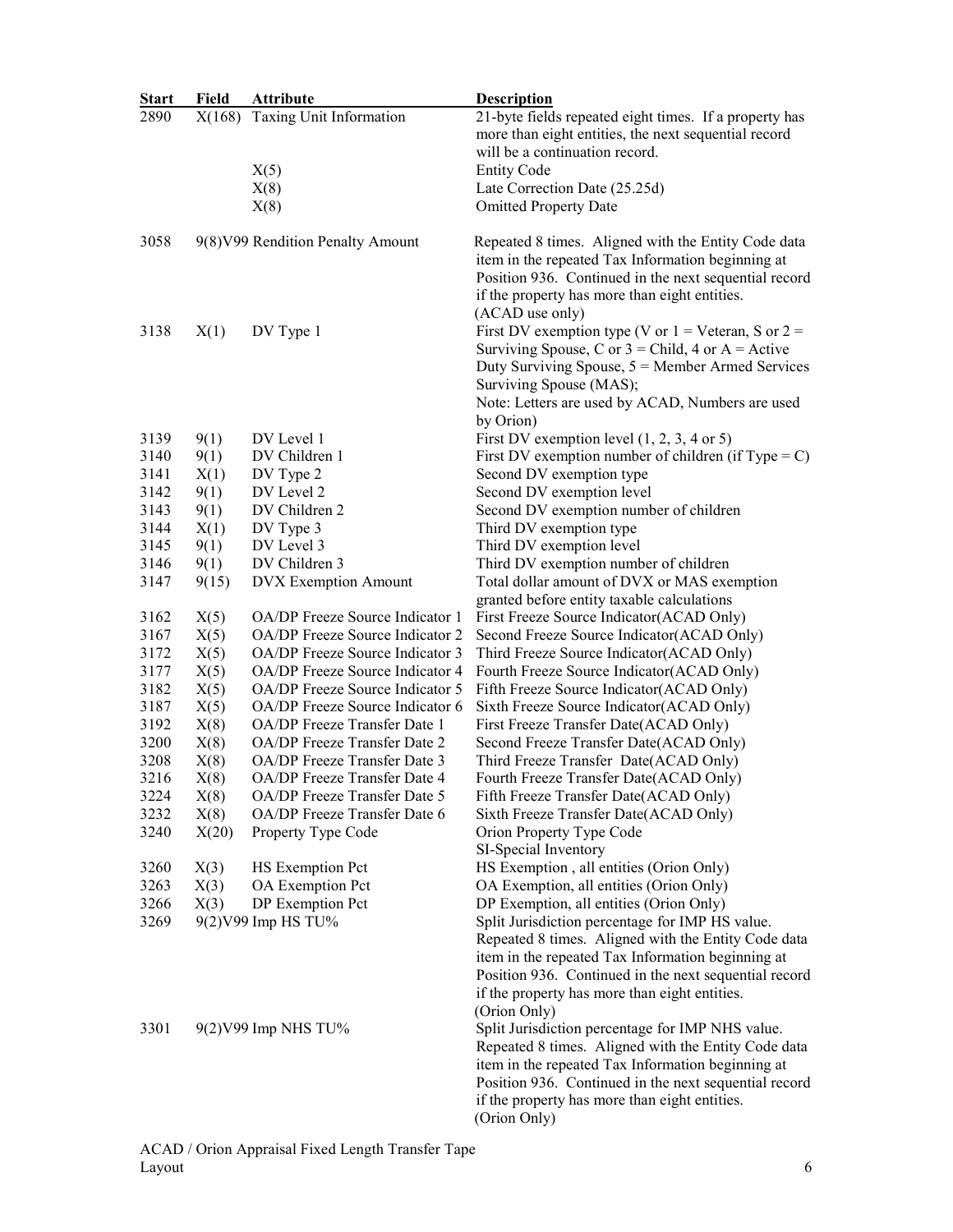| 3333 |       | 9(2) V99 Land HS TU%              | Split Jurisdiction percentage for Land HS value.<br>Repeated 8 times. Aligned with the Entity Code data<br>item in the repeated Tax Information beginning at<br>Position 936. Continued in the next sequential record               |
|------|-------|-----------------------------------|-------------------------------------------------------------------------------------------------------------------------------------------------------------------------------------------------------------------------------------|
|      |       |                                   | if the property has more than eight entities.                                                                                                                                                                                       |
|      |       |                                   | (Orion Only)                                                                                                                                                                                                                        |
| 3365 |       | 9(2) V99 Land NHS TU%             | Split Jurisdiction percentage for Land NHS value.<br>Repeated 8 times. Aligned with the Entity Code data<br>item in the repeated Tax Information beginning at<br>Position 936. Continued in the next sequential record              |
|      |       |                                   | if the property has more than eight entities.                                                                                                                                                                                       |
| 3397 |       | 9(2) V99 AG MKT TU%               | (Orion Only)<br>Split Jurisdiction percentage for Land Ag Market<br>value. Repeated 8 times. Aligned with the Entity<br>Code data item in the Tax Information beginning at<br>Position 936. Continued in the next sequential record |
|      |       |                                   | if the property has more than eight entities.                                                                                                                                                                                       |
| 3429 |       | 9(2) V99 AG Use TU%               | (Orion Only)<br>Split Jurisdiction percentage for Land Ag Use value.                                                                                                                                                                |
|      |       |                                   | Repeated 8 times. Aligned with the Entity Code data<br>item in the Tax Information beginning at Position<br>936. Continued in the next sequential record if the<br>property has more than eight entities.                           |
|      |       |                                   | (Orion Only)                                                                                                                                                                                                                        |
| 3461 |       | 9(2) V99 Timber MKT TU%           | Split Jurisdiction percentage for Land Timber Market<br>value. Repeated 8 times. Aligned with the Entity<br>Code data item in the Tax Information beginning at                                                                      |
|      |       |                                   | Position 936. Continued in the next sequential record<br>if the property has more than eight entities.<br>(Orion Only)                                                                                                              |
| 3493 |       | 9(2) V99 Timber Use TU%           | Split Jurisdiction percentage for Land Timber Use<br>value. Repeated 8 times. Aligned with the Entity<br>Code data item in the Tax Information beginning at                                                                         |
|      |       |                                   | Position 936. Continued in the next sequential record                                                                                                                                                                               |
|      |       |                                   | if the property has more than eight entities.                                                                                                                                                                                       |
|      |       |                                   | (Orion Only)                                                                                                                                                                                                                        |
| 3525 |       | 9(2) V9(8) Pers/Min/Auto TU%      | Split Jurisdiction percentage for Personal, Mineral, or<br>Auto Property Types. Repeated 8 times. Aligned                                                                                                                           |
|      |       |                                   | with the Entity Code data item in the Tax Information<br>beginning at Position 936. Continued in the next                                                                                                                           |
|      |       |                                   | sequential record if the property has more than eight<br>entities. (Orion Only)                                                                                                                                                     |
| 3605 | Χ     | Apply TU% Ex Flag                 | Flag indicating if Split Jurisdiction percentages for<br>IMP HS TU% and LAND HS TU% are to be applied                                                                                                                               |
|      |       |                                   | to HS, OA and DP exemptions on a prorated basis.                                                                                                                                                                                    |
| 3606 | X(3)  | DV 1 Exemption Pct                | (Orion Only)<br>DV 1 Exemption Pct (Orion Only)                                                                                                                                                                                     |
| 3609 | X(3)  | DV 2 Exemption Pct                | DV 2 Exemption Pct (Orion Only)                                                                                                                                                                                                     |
| 3612 | X(3)  | DV 3 Exemption Pct                | DV 3 Exemption Pct (Orion Only)                                                                                                                                                                                                     |
| 3615 | X(8)  | DVX Effective Date                | <b>DVX</b> Effective Date                                                                                                                                                                                                           |
| 3623 | X(8)  | <b>DVX</b> Termination Date       | <b>DVX</b> Termination Date                                                                                                                                                                                                         |
| 3631 | 9(10) | <b>DVX SS Transfer Amount</b>     | DVX SS / MAS Transfer Amount                                                                                                                                                                                                        |
| 3641 | 9(10) | <b>Omitted Improvement Amount</b> | <b>Omitted Improvement Amount</b>                                                                                                                                                                                                   |
| 3651 | X(8)  | <b>DVX</b> Application Date       | <b>DVX</b> Application Date                                                                                                                                                                                                         |
| 3659 | X(1)  | CDV Type                          | Charity Donated DV Homestead Type (1-Veteran, 2-                                                                                                                                                                                    |
|      |       |                                   | Verteran Surviving Spouse, 3 - Veteran SS Transfer)                                                                                                                                                                                 |
| 3660 | 9(2)  | <b>CDV</b> Percent                | Charity Donated DV Homestead Exemption Percent                                                                                                                                                                                      |
| 3662 | 9(10) | <b>CDV</b> Amount                 | Charity Donated DV Homestead Exemption Amount                                                                                                                                                                                       |

ACAD / Orion Appraisal Fixed Length Transfer Tape  $\mu$  Layout 2008, and  $\mu$  2008, and  $\mu$  2008, and  $\mu$  2008, and  $\mu$  2008, and  $\mu$  2008, and  $\mu$  2008, and  $\mu$  2008, and  $\mu$  2008, and  $\mu$  2008, and  $\mu$  2008, and  $\mu$  2008, and  $\mu$  2008, and  $\mu$  2008, and  $\mu$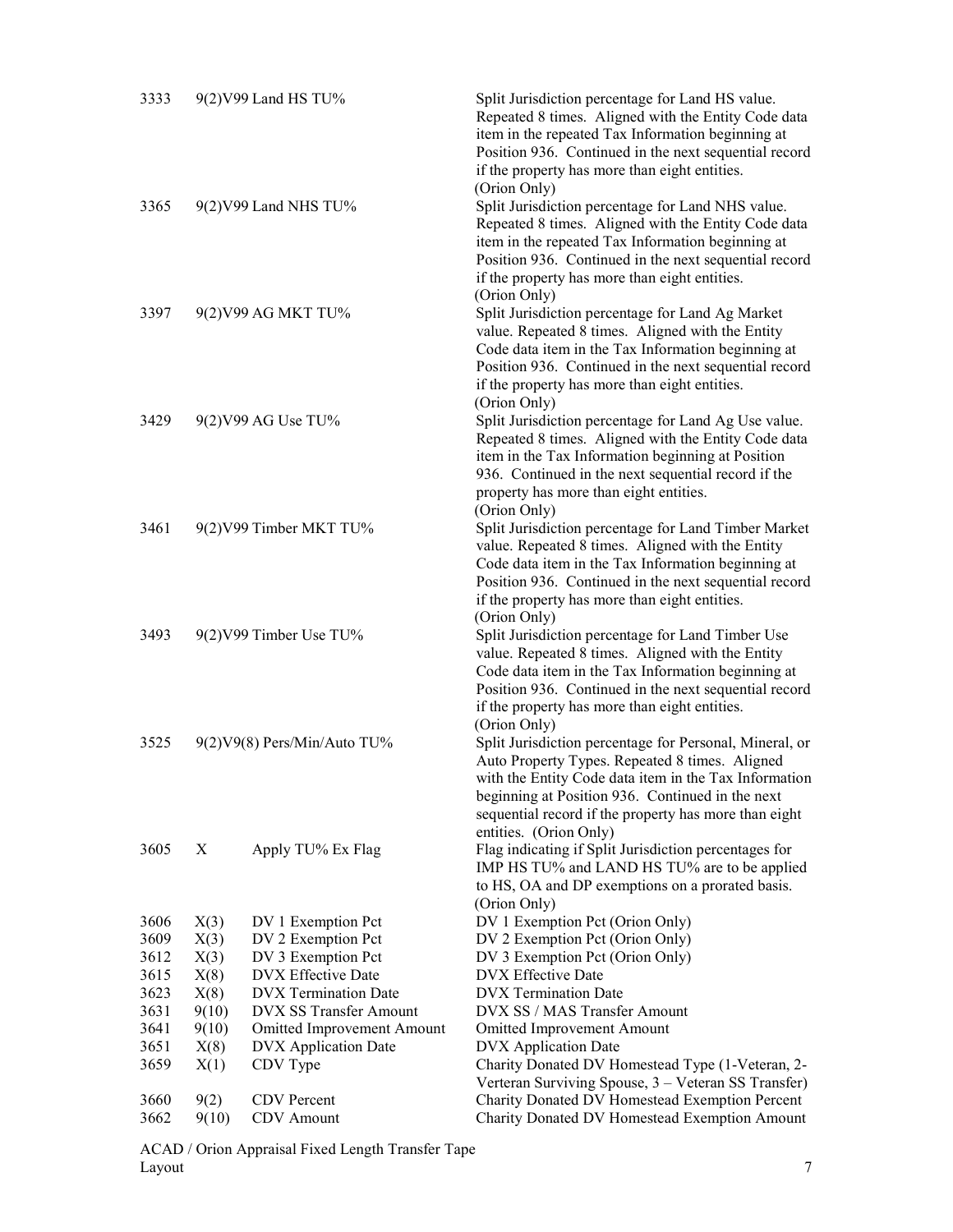| 3672 | X(1)            | <b>ESS</b> Indicator          | Energy Storage System Exemption Indicator                         |
|------|-----------------|-------------------------------|-------------------------------------------------------------------|
| 3673 | X(1)            | MCL Indicator                 | Methane Capture at a Land Fill Exemption Indicator                |
| 3674 | X(1)            | OA Surviving Spouse Indicator | Set if the OA exemption on the property is a<br>surviving spouse. |
| 3675 | X(1)            | DP Surviving Spouse Indicator | Set if the DP exemption on the property is a<br>surviving spouse. |
| 3676 | 9(10)           | Owner Personal value          | Personal Property Market Value                                    |
| 3686 | 9(10)           | <b>Owner Mineral Value</b>    | Mineral Market Value                                              |
| 3696 | X(1)            | DV 1 Over 65 Flag             | DV 1 Over 65 Flag (Orion Only)                                    |
| 3697 | X(1)            | DV 2 Over 65 Flag             | DV 2 Over 65 Flag (Orion Only)                                    |
| 3698 | X(1)            | DV 3 Over 65 Flag             | DV 3 Over 65 Flag (Orion Only)                                    |
| 3699 | X(1)            | FR Surving Spouse Indicator   | 1 when property has First Responder Surviving                     |
|      |                 |                               | <b>Spouse Exemption</b>                                           |
| 3700 | X(1)            | <b>FRSS</b> Type              | Always 1 when FR Surviving Spouse Indicator is                    |
|      |                 |                               | also 1. Additional values will be added if the                    |
|      |                 |                               | exemption is changed in the future.                               |
| 3701 | 9(3)            | <b>FRSS Percent</b>           | <b>First Responder Surviving Spouse Percent</b>                   |
| 3704 | X(8)            | <b>FRSS Effective Date</b>    | <b>Effective Date of FRSS Exemption</b>                           |
| 3712 | X(8)            | <b>FRSS Termination Date</b>  | <b>Termination Date of FRSS Exemption</b>                         |
| 3720 | X(8)            | <b>FRSS Transfer Date</b>     | <b>Transfer Date of FRSS Exemption</b>                            |
| 3728 | 9(10)           | <b>FRSS Transfer Amount</b>   | <b>First Responder Surviving Spouse Exemption</b>                 |
|      |                 |                               | <b>Transfer Amount</b>                                            |
| 3758 | $X(358)$ Filler |                               | <b>Spaces</b>                                                     |
|      | 4096            | <b>Total Record Length</b>    |                                                                   |

Note : All "X" fields are left-justified, blank-filled All "9" fields are right-justified, zero-filled

Note: DV level 5 indicates 100% disabled

Note: Blue denotes changes for the 2018 tax year.

\*\*\* Note  $1/22/16$ : These fields will either contain FULL Value or a PERCENTAGE value. If the HEADER of the file contains the word "MULTI" as the ENTITY Code (Position 1), then the field contains the FULL value.

If the HEADER of the file contains any other word as the ENTITY Code (Position 1), then the field contains a PERCENTAGE value if the Split Jurisdiction percentage is also present.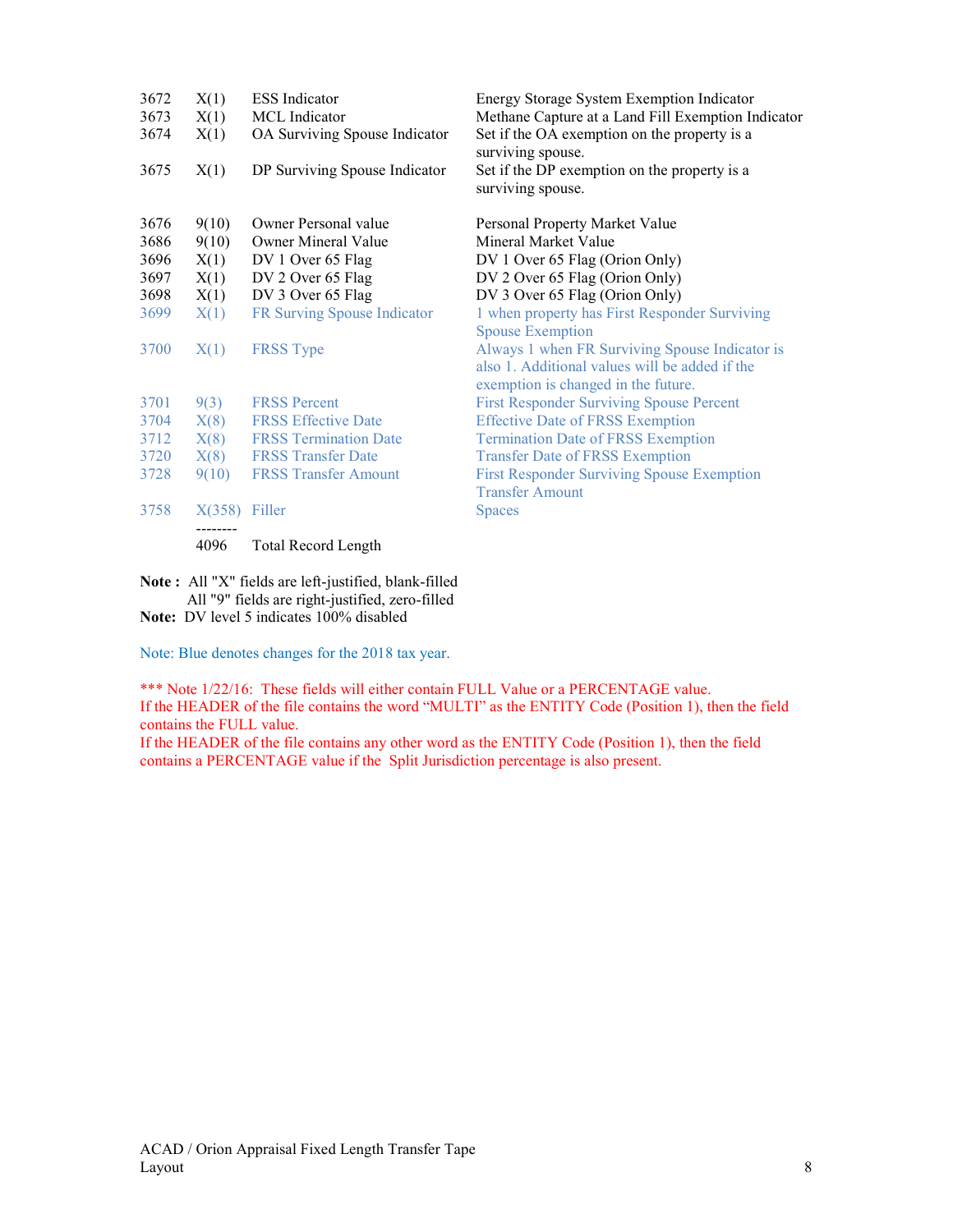| <u>Start</u> | Field            | <b>Attribute</b>                   | <b>Description</b>     |
|--------------|------------------|------------------------------------|------------------------|
| 1            | X(7)             | Totals type                        | 'Totals ' or 'Sub Tot' |
| 8            | X(8)             | Entity                             |                        |
| 16           | 9(15)            | Land Homesite Total                |                        |
| 31           | 9(15)            | Land Non-homesite Total            |                        |
| 46           | 9(15)            | Land AG Market Total               |                        |
| 61           | 9(15)            | Land AG Use Total                  |                        |
| 76           | 9(15)            | Land Late AG Loss Total            |                        |
| 91           | 9(15)            | <b>Improvement Homesite Total</b>  |                        |
| 106          | 9(15)            | Improvement Non-homesite           |                        |
|              |                  | Total                              |                        |
| 121          | 9(15)            | Assessed Value Total               |                        |
|              |                  | (Exempt Property not included)     |                        |
| 136          | 9(15)            | Mineral Value Total                |                        |
| 151          | 9(15)            | Personal Value Total               |                        |
| 166          | 9(15)            | Automobile Value Total             |                        |
| 181          | 9(15)            | <b>Total Property Count</b>        |                        |
| 196          | 9(15)            | <b>Total Number Personal Props</b> |                        |
| 211          | 9(15)            | <b>Total Number Auto Props</b>     |                        |
| 226          | 9(15)            | <b>Total Number Mineral Props</b>  |                        |
| 241          | 9(15)            | Total Value of Exempt Property     |                        |
| 256          | 9(15)            | Total Number of Exempt Property    |                        |
| 271          | 9(15)            | Total Taxable Value ("LEVY",       |                        |
|              |                  | "SUPP", and "APPR" tapes only.)    |                        |
| 286          | 9(15)            | Total Tax ("LEVY" and "SUPP"       |                        |
|              |                  | tapes only.)                       |                        |
| 301          | 9(15)            | Reserved 1                         |                        |
| 316          | 9(15)            | Reserved 2                         |                        |
| 331          | 9(15)            | Reserved 3                         |                        |
| 346          | 9(15)            | Reserved 4                         |                        |
| 361          | $X(2199)$ Filler |                                    | Spaces                 |
| 2560         | X(1)             | Record Type                        | "3"-Totals Record      |
| 2561         | $X(1536)$ Filler |                                    | Spaces                 |
|              |                  |                                    |                        |
|              | 4096             | <b>Total Record Length</b>         |                        |

# RECORD 3 - Total Record, 1 for Each Entity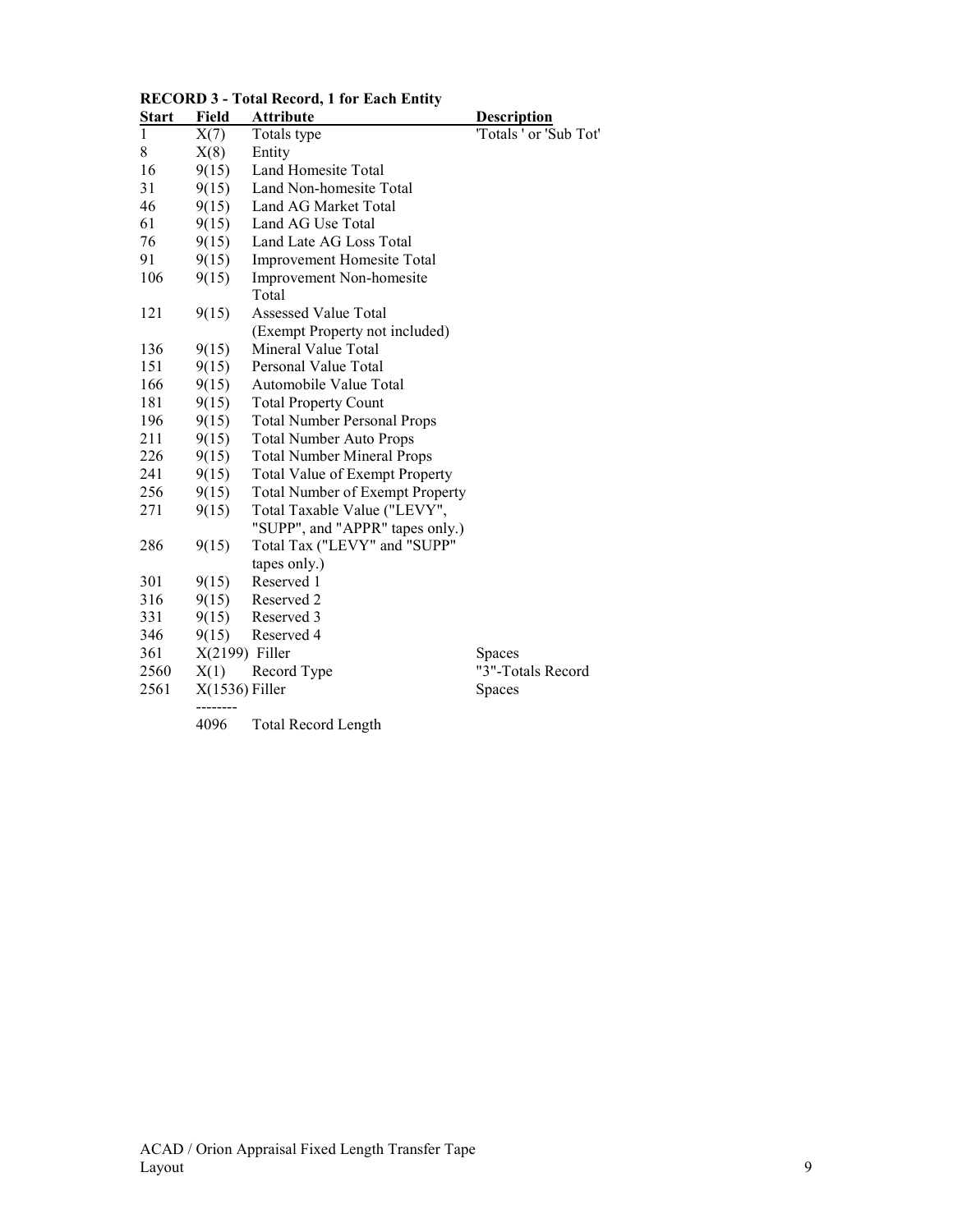| мин с | r ru    |                            | ремирион                                |
|-------|---------|----------------------------|-----------------------------------------|
|       | X(1800) | 60-byte fields repeated 30 |                                         |
|       |         | times                      |                                         |
|       |         | X(10)                      | Abstract/Subdivision Code               |
|       |         | X(50)                      | <b>Abstract/Subdivision Description</b> |
| 1801  | X(759)  | Filler                     | <b>Spaces</b>                           |
| 2560  | X(1)    | Record Type                | "4"-A/S Record                          |
| 2561  | X(1536) | Filler                     | <b>Spaces</b>                           |
|       |         |                            |                                         |
|       | 4096    | <b>Total Record Length</b> |                                         |

### RECORD 4 - ABSTRACT/SUBDIVISION RECORDS **Start Field Attribute Description**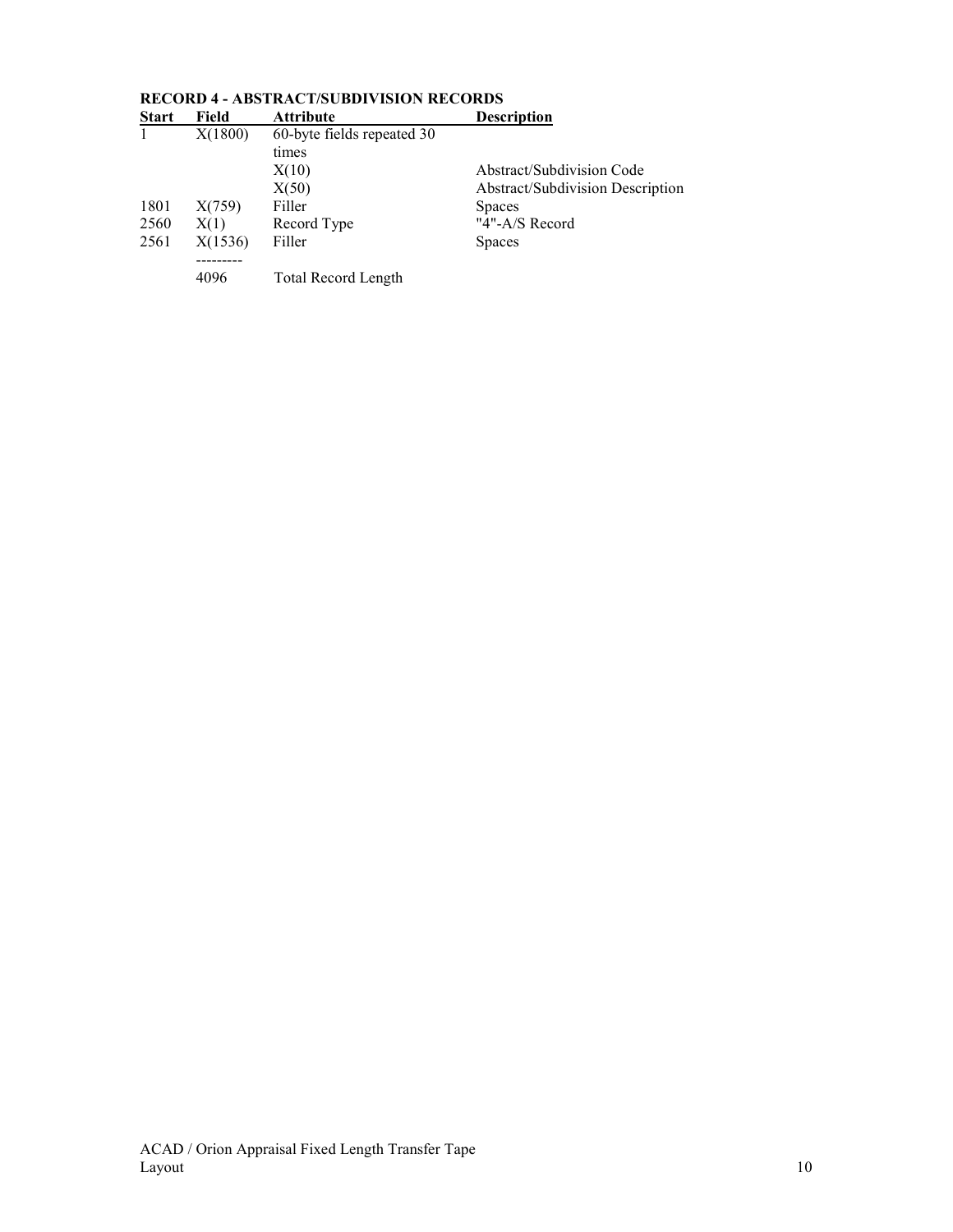| <b>Start</b> | Field   | <b>Attribute</b>                 | <b>Description</b> |
|--------------|---------|----------------------------------|--------------------|
|              | X(2560) | 320-byte fields repeated 8 times |                    |
|              | X(7)    | Agent ID                         |                    |
| 8            | X(40)   | <b>Agent Name</b>                |                    |
| 48           | X(40)   | Agent Address 1                  |                    |
| 88           | X(40)   | <b>Agent Address 2</b>           |                    |
| 128          | X(30)   | <b>Agent City</b>                |                    |
| 158          | X(15)   | <b>Agent State</b>               |                    |
| 173          | X(10)   | Agent Zip                        |                    |
| 183          | X(137)  | Filler                           | <b>Spaces</b>      |
| 320          | X(1)    | Record Type                      | "5"-Agent Record   |
| 2561         | X(1536) | Filler                           | <b>Spaces</b>      |
|              |         |                                  |                    |
|              | 4096    | Total Record Length              |                    |

# RECORD 5 - Agent Records